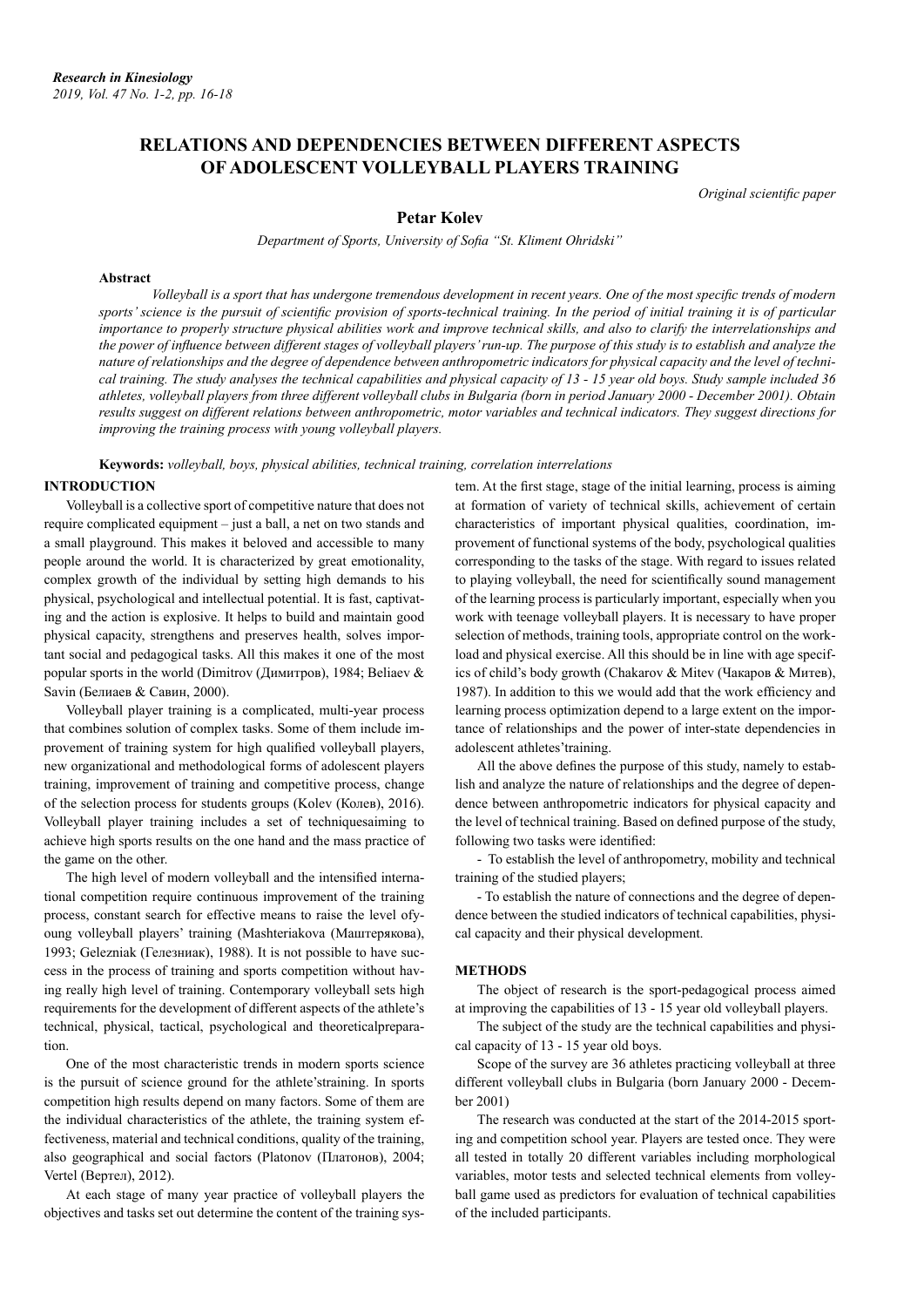Obtained results were processed using convenient statistical methods considering the study objectives. Descriptive statistics parameters were calculated to all measured items. Pirson`s coefficient for correlation was used to determine the number of connections and dependencies available

# **RESULTS AND DISCUSSION**

All athletes were measured in 20 variables in total. The indicators for anthropometric measures, physical capacity and technical capabilities are presented in Table 1.

We apply correlation analysis to determine the number of connections and dependencies available, as well as their strength and direction. Pearson's linear correlation (r) for quantifiable linear relationshipsis calculated.

The dependence strength is determined by the absolute value of the correlation coefficient:

| Table 1.Anthropometric indicators, physical<br>capacity and technical capabilities |  |  |
|------------------------------------------------------------------------------------|--|--|
|                                                                                    |  |  |

|                |                                                                     | Mea-   | Accuracy | Direc-   |
|----------------|---------------------------------------------------------------------|--------|----------|----------|
| N <sub>0</sub> | Indicators                                                          | suring | in mea-  | tion of  |
|                |                                                                     | units  | surement | Increase |
| 1.             | Height                                                              | Cm     | 0, 5     | $^{+}$   |
| 2.             | Weight/body mass                                                    | Kg     | 0,1      | $+/-$    |
| 3.             | Stretch – height of touch                                           | Cm     | 0,5      | $^{+}$   |
| 4.             | Shuttle running 9-3-6-3-9                                           | Sec    | 0.01     |          |
| 5.             | Speed 20 м.                                                         | Sec    | 0.01     |          |
| 6.             | Speed and agility                                                   | Sec    | 0.01     |          |
| 7.             | Long jump from place                                                | Cm     | 0,01     | $^{+}$   |
| 8.             | Vertical leap from place                                            | Cm     | 1        | $^{+}$   |
| 9.             | Vertical leap with velocity (vertical<br>flyer)                     | Cm     | 1        | $^{+}$   |
| 10.            | Solid ball throwing                                                 | Cm     | 0,01     | $^{+}$   |
| 11.            | Flexibility                                                         | Cm     | 1        | $^{+}$   |
| 12.            | Jumping over and getting through<br>obstacle                        | Sec    | 1        | $^{+}$   |
| 13.            | Pass with two hands above head into<br>target                       | N      | 1        | $^{+}$   |
| 14.            | Pass with two hands above head into<br>target (after physical load) | N      | 1        | $^{+}$   |
| 15.            | Pass with two hands from below into<br>target                       | N      | 1        | $^{+}$   |
| 16.            | Pass with two hands from below into<br>target (after physical load) | N      | 1        | $^{+}$   |
| 17.            | Pass with two hands above head on<br>gymnastic bench                | N      | 1        |          |
| 18.            | Pass with two hands from below on<br>gymnastic bench                | N      | 1        |          |
| 19.            | Front serve above head                                              | N      | 1        | $^{+}$   |
| 20.            | Spike into direction of movement                                    | N      | 1        | $^{+}$   |



*Figure 1. Correlation-structural model of the surveyed indicators*

- from 0 to 0.3 weak dependence:
- from 0.3 to 0.5 moderate;
- from 0.5 to 0.7 significant;
- from 0.7 to 0.9 high;
- over 0.9 very high.

For 36 studied players only the values above r≥0.33, with a confidence level Pt> 95%, were taken into consideration for the analysis of relationships between the investigated indicators. The links between physical development, motor skills and technical skills of the studied players are tracked.

Clear idea of the significance of relationships between the surveyed indicators is obtained from the correlation-structural model presented in Figure. 1. It shows that the strongest (with greatest significance) is the relationship between indicators 1 and 3 (height and stretch),  $r = 0.98$ . There is also great significance between the players' height and their weight,  $r = 0.77$ , as well as between their weight and their stretch,  $r = 0.78$ . Dependence is also largely observed in the long jump and high leap from place  $-r = 0.8$ , as well as between the upper limb explosive force "solid ball throw" and the anthropometric "height and stretch" . In the biggest number of correlational dependencies enters the index "height" - 7.

Significantly strong - in the range from 0.5 to 0.7 - are 11 connections. Positive is the correlation between indicators for shuttle run and speed  $- r = 0.63$ , as well as the explosive force of the upperlimbs #10, lower limbs # 8 and # 9 - respectively  $r = 0$ , 57 and  $r = 0.51$ . Logical is the significant and opposite correlation between the skill ratio "speed and agility" with the indicator for growth and stretch of the volleyball players -  $r = -0.65$ ,  $r = -0.68$ . Opposite in value and as well significant is the relationship between the agility and the explosive force of the lower and upper limbs -  $r = -0.54$ ,  $r = -0.53$ . Significant and reversible in character are the links between indicators 2 and 3 (weight and stretch) and 6 (index of speed and agility).

It is of particular interest to observe the relations of speed indicator (20 m). Out of 8 in total 7 are negative (3 are significant, 4 moderate in strength). Opposite is the relationship between the lower limbs explosive strengths  $\# 8$  and  $\# 9$  - respectively  $r = -0.44$ . Despite the strong influence of the explosive force on the speed characteristics, the achieved result shows that in the studied age group the speed endurance is of higher importance on the achieved speed of movement. We believe this is normal taking into account the high demands that the quality of explosive force applies on the adolescent bone and muscular apparatus and due to the short preparation period since most of the studied players had been involved in volleyball for only one or two years. For proper training and in order to avoidinjuries, the higher achievements inexplosive force are postponed for later periods of the sports' development.

Technical capability indicators get into 23 intercorrelations, most of which are between them. There are not correlations of great significance. Of high significance are just 2 of them - correlations between indicators # 13 and # 14 -  $r = 0.73$  and between #15 and  $#16 - r = 0.74$ . The first one is for the two-handed pass above head in target before and after physical load (rotation of the body), and the second is between the pass from below into target techniques under the same conditions.

According obtained results, 18 moderate relationships are found in this study. Theseare the relationships between indicator #4 (shuttle) and indicator #12 (jump over and getting through obstacle)- $r =$ 0.44. The relationship between indicator 10 (upper limb explosive force) and 19 (serve technique) -  $r = 0.37$  and between #11 (flexibility) and #13 (upper feed technique) -  $r = 0$ , 47. Interesting is the relationship obtained in the same range, but with negative sign be-